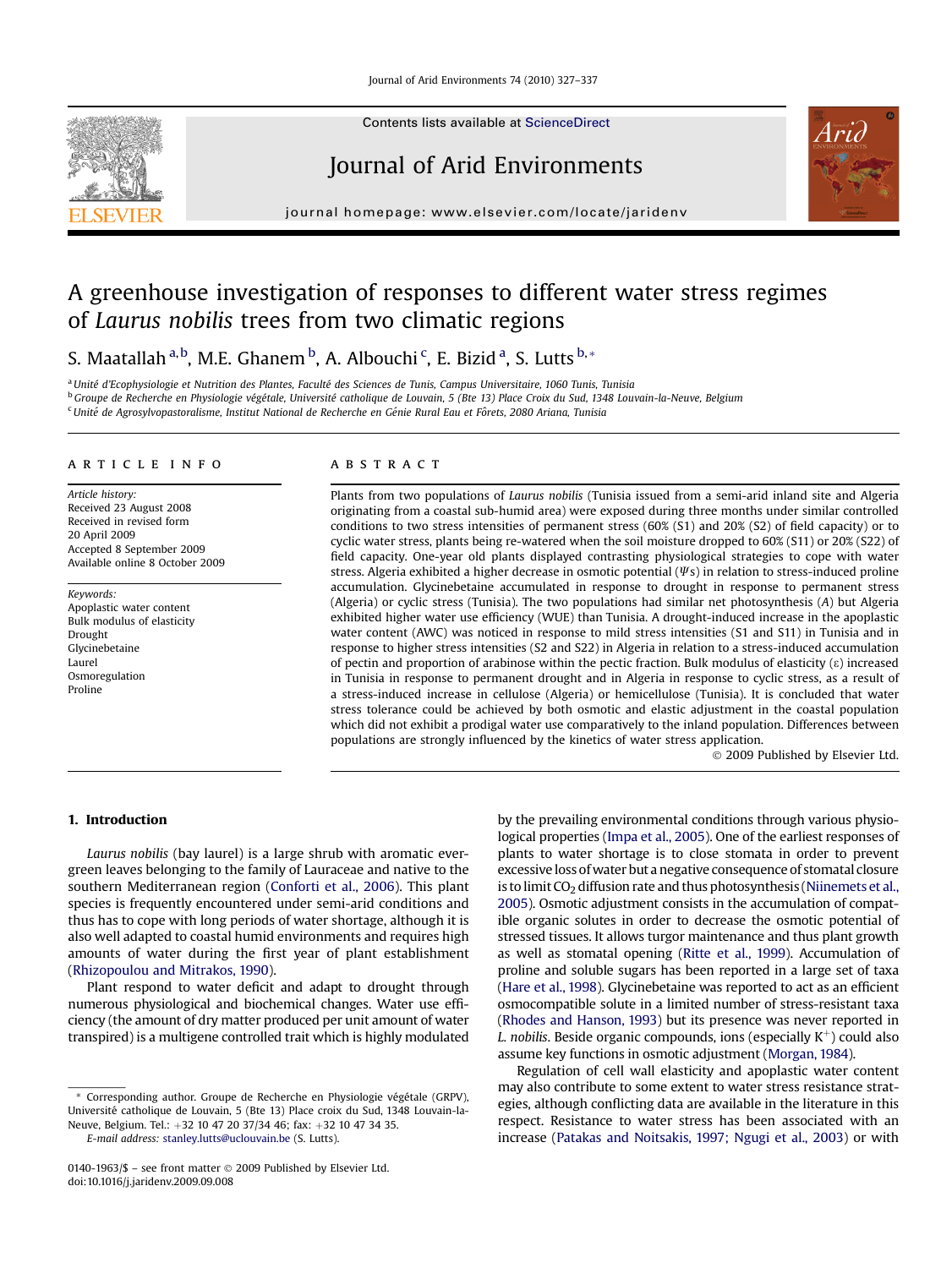<span id="page-1-0"></span>a decrease ([Fan et al., 1994\)](#page-9-0) in the bulk modulus of elasticity  $(\epsilon)$  of mature stressed tissues. Cell wall extensibility of elongating cells was also reported to be quickly affected by drought and both hardening and loosening processes may occur in plants exposed to water stress depending on the considered species [\(Neumann, 1995](#page-10-0) and references therein). Drought-induced modification of water distribution between apoplasm and symplasm has been, at least partly, due to the ability of leaf tissue to increase the apoplastic water content, thus leading to a decrease in osmotic potential without decreasing total leaf water content ([Torrecillas et al., 1999; Ngugi et al., 2003\)](#page-10-0). Biochemical composition of the cell wall may directly influence biophysical parameters such as bulk modulus of elasticity and extensibility but also the cell wall water content and the amounts of bound water which is considered to contribute to water stress resistance in numerous plant species ([Vertucci and Leopold, 1987;](#page-10-0) [Rascio et al., 1998; Thompson, 2005; Evered et al., 2007\)](#page-10-0). Hemicellulose is an important determinant of cell wall response to water deficit since it constitutes a polymeric gel with important water holding capacities. A decrease in the metabolic turnover of  $\beta$ -glucan through the inhibition of  $\beta$ -glucanase activity may be involved in the alteration of the molecular mass of hemicellulosic polysaccharides ([Sakurai et al., 1987](#page-10-0)). As far as L. nobilis is concerned, it has not yet been established whether osmotic and elastic adjustment may occur simultaneously in the same leaf organs and if the relative importance of those strategies differs between populations issued from contrasting environments.

Genotypic variation has been reported for osmotic adjustment within species ([Tangpremsri et al., 1991\)](#page-10-0). It was recently demonstrated that populations from a halophyte plant species issued from coastal and inland areas exhibited contrasting behaviours in terms of osmotic adjustment in salt conditions, even when seedlings issued from these populations were tested in an uniform controlled environment [\(Ben Hassine et al., 2008](#page-9-0)). It may therefore be postulated that local adaptation of populations from contrasting climatic regions should also occur in response to water stress. Both osmotic adjustment and stress-induced modification in cell wall properties may occur rapidly in response to water stress but are also considered as reversible processes after the stress relief [\(Chazen and Neumann,](#page-9-0) [1994](#page-9-0)). In regions with eratic rainfall, plants are frequently exposed to cyclic events of drought rather than to permanent water stress and there is no exhaustive proof that a given population will react in the same way in response to different kinetics of stress. The tested hypothesis are therefore i) that populations of L. nobilis issued from sites differing in annual precipitation display contrasting behaviours for osmotic adjustment and regulation of cell wall properties and ii) that the differences recorded between populations may vary depending on the kinetics and intensity of water stress.

## 2. Materials and methods

### 2.1. Plant materials and experimental design

Seeds of L. nobilis L. were collected in October 2003 on plants growing at the location of Bardo (36 $^{\circ}$  13' N; 10 $^{\circ}$  23 $^{\circ}$  W), near Tunis and on plants growing in the North–East of Algeria, near the city of Annaba (38° 31' N; 7° 46' W). Tunis is characterized by a semi-arid climate (mean annual precipitation: 340 mm; mean maximal temperature: 35.3 °C) while Annaba encounters a sub-humid climate (mean annual precipitation: 850 mm; mean maximal temperature:  $27.9 \degree C$ ). Distributions of precipitations throughout the year are presented in Fig. 1 for the two considered sites. Plant material issued from Bardo will be hereafter designated as ''Tunisia'' and plant material from Annaba as ''Algeria''.

In February 2004 (experiment 1) and February 2005 (experiment 2), fruit pericarp was mechanically removed and seeds were



Fig. 1. Distribution of precipitations during the year at the semi-arid site of Tunis (Tunisia) and sub-humid site of Annaba (Algeria). Data presented are means for the years 2000, 2001 and 2003. Vertical bars are standard errors.

surface sterilized with calcium hypochloride 5%. Seeds were then individually placed into pots (0.5 L) filled with a loam–sand mixture (1:2) daily watered at field capacity which was determined according to [Jury and Horton \(2004\)](#page-9-0). Pots were placed in a greenhouse located in the experimental station of INRGREF at Ariana (36<sup>o</sup>  $50'$  N;  $10^{\circ}$  14' W), Tunisia, under semi-controlled environment with a temperature ranging from 22 to 31  $\,^{\circ}$ C during the day and 14-18  $\,^{\circ}$ C during the night. A mean PAR of 480  $\mu$ mol m $^{-2}$  s $^{-1}$  was maintained at the top of the canopy and relative humidity was fixed to  $60 \pm 4\%$ during the day and  $72 \pm 3\%$  during the night. At the 6 leaves stage, all plants were individually transferred to 10 L pots filled with the same substrate and maintained under the same environmental conditions. Water stress was applied after one year for duration of three months; two repetitions were performed (from 15th May to 15th August 2005 and 15th May to 15th August 2006). Five different treatments were considered: control (soil water content maintained at 100% of field capacity by daily irrigation), permanent stresses: S1 (soil water content maintained at 60% of field capacity) and S2 (20% of field capacity) or cyclic stresses: soil was irrigated to field capacity when its water content fell to 60% (S11) or 20% (S12) of the field capacity. Plants were disposed in a complete randomized block design and plants were randomly rearranged weekly in the greenhouse. The amounts of water required for adequate irrigation were estimated according to [Van Genuchten \(1980\)](#page-10-0) model with slight modifications according to Martínez et al. (2003). The volumetric water content was measured by the method of responding to changes in apparent dielectric constant using the ThetaProbe soil moisture sensor type ML1 (Delta-T Devices Ltd–UK) and converted to gravimetric water content on the basis of calibration obtained for the considered substrate with samples of known gravimetric water contents. All physiological and biochemical parameters were quantified after three months of stress exposure. **Present study). Fresh weight was estimated immediately and**  $\mathbf{z}_1$  **and**  $\mathbf{z}_2$  **and**  $\mathbf{z}_3$  **and**  $\mathbf{z}_4$  **and**  $\mathbf{z}_5$  **and**  $\mathbf{z}_6$  **and**  $\mathbf{z}_7$  **and**  $\mathbf{z}_8$  **and**  $\mathbf{z}_7$  **and**  $\mathbf{z}_8$  **and**  $\mathbf{z}_9$  **and \mathbf{z}\_** 

## 2.2. Growth measurements

During the stress period, plant height and diameter of the stem base were estimated monthly on all plants. At the end of the stress period, 6 plants per treatment were harvested: leaves, stems and roots were separated. Roots were carefully separated from the surrounding soil and gently washed to remove adhering soil particles (root water status was consequently not analysed in the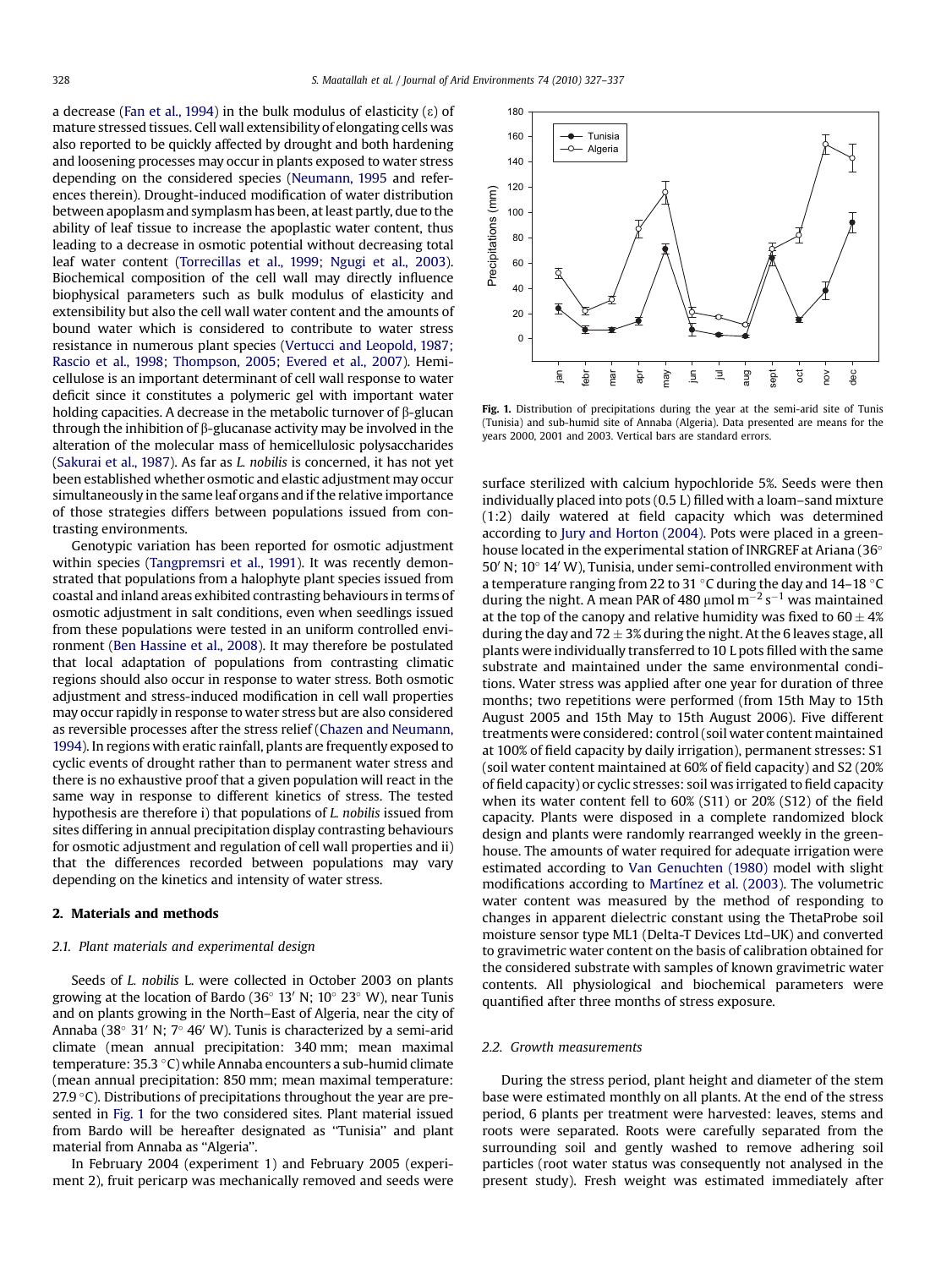harvest for each plant and the corresponding dry weight was estimated after drying samples in an oven at  $70^{\circ}$ C for 48 h.

## 2.3. Plant water status

Predawn leaf water potential  $\Psi_w$  of L. nobilis was measured at 5:00 a.m. on three groups of fourleaves per plant using a pressure bomb. As far as cyclic stress is concerned,  $\Psi_w$  was considered 4 days after the last irrigation. A sheet of wet filter paper was added inside the chamber to avoid water loss during measurements. For each population and treatment, 6 randomly-chosen plants were considered. Pressure–volume curves were established using lateral branches. Twig segments were harvested in the middle portion of the plants and their turgid weight (TW) was measured after leafty twigs had remained in the dark at  $7 \degree C$  covered with plastic bags and their cut ends immersed in distilled water for 20 h. Samples were allowed to equilibrate for 2 h before measurements of RWC at different pressure  $(-0.2 \text{ MPa}$ - $-4.7 \text{ MPa}$ ; Scholander-type pressure chamber (PMS) Instrument Co. Corvallis, OR, USA)). This enabled the calculation of the apoplastic water content (AWC), relative water content at zero turgor (RWC<sub>0</sub>) and the maximum bulk modulus of elasticity ( $\epsilon$ ) according to [Tyree and Hammel \(1972\)](#page-10-0) as well as measurements of the osmotic potential between the two reference points of full turgor  $(\Psi^{100}_{\pi})$  and incipient plasmolysis ( $\varPsi^0_{\,\pi}$ ). All measurements were made at 20 °C in constant room. For actual leaf osmotic potential at the time of harvest  $(\Psi s)$ , leaves were quickly collected, cut into small segments, then placed in Eppendorf tubes perforated with four small holes and immediately frozen in liquid nitrogen. After being encased individually in a second intact Eppendorf tube, they were allowed to thaw for 30 min and centrifuged at 15,000 g for 15 min at  $4^{\circ}$ C. The collected tissue sap was analysed for  $\psi$ s estimation and ion analysis (see below). Osmolarity (c) was assessed with a vapour pressure osmometer (Wescor 5500) and converted from mOsm  $kg^{-1}$  to MPa using the formula:  $\operatorname{\Psi s}$  (MPa) = –c (mOsm kg $^{-1})$   $\times$  2.58 10 $^{-3}$  according to the Van't Hoff equation.

Leaf stomatal conductance  $(g_s)$  was measured on the abaxial surface from 4 leaves of each plant per treatment, using an automatic porometer (MKIII; Delta-T Devices LTD, Cambridge, UK), each g<sup>s</sup> measurement was completed within 30 s and the air humidity inside the chamber was kept near to ambient to reproduce the external conditions.

#### 2.4. Net photosynthesis

Gas exchange parameters were measured on the most middle fully-expanded leaves on four plants in each treatment using an open portable system ADC model LCA-4 infrared gas analyser (Analytical Development Co., Hoddesdon, UK) operated at 200  $\mu$ mol $\,{{\rm m}}^{-2}\,{{\rm s}}^{-1}$ flow rate in conjunction with a portable temperature- and humiditycontrolled leaf chamber with a surface area of 6.25 cm<sup>2</sup>, under ambient temperature, relative humidity and full sunlight conditions (at  $11:00-13:00$ ). The CO<sub>2</sub> concentration inside the leaf chamber was fixed at 338  $\mu$ mol mol $^{-1}$ . Net assimilation (A;  $\mu$ mol CO $_2$  m $^{-2}$  s $^{-1}$ ), E (transpiration rate, mmol H $_2$ O m $^{-2}$  s $^{-1}$ ) and instantaneous water use efficiency (WUEi,  $\mu$ mol CO<sub>2</sub> fixed mmol<sup>-1</sup> H<sub>2</sub>O transpired; A/E) were calculated according to [von Caemmerer and Farquhar \(1981\)](#page-10-0).

#### 2.5. Analysis of proline, glycinebetaïne and total soluble sugars

For glycinebetaine quantification, 200 mg fresh matter were ground in a cold mortar in the presence of liquid nitrogen. The resulting powder was mixed with 5 mL distilled water and the crude extracts were applied to a small column (1.6 mL) containing an AG1 X8 resin (200–400 mesh, OH– form BioRad). The column was dried down by centrifugation (3 min,  $4\degree C$ , 300 g) and then

washed with 875 µL of distilled water. Extracted glycinebetaine was quantified according to [Bessieres et al. \(1999\)](#page-9-0) after HPLC separation on a Spherisorb 5 ODS2 column  $(250 \times 4.6 \text{ mm})$ preceded by a precolumn ( $10 \times 1$  mm) packed with the same phase. The mobile phase contained 13 mM sodium heptane sulfonic acid and 5 mM Na<sub>2</sub>SO<sub>4</sub> in deionised water (pH adjusted to 3.7 with 1 N  $\rm H_2SO_4$ ) at a flow rate of 0.8 mL min $^{-1}$ . Detection was obtained by an UV detector (BioRad 1801 UV Monitor) and quantification was performed by the ValueChrom <sup>®</sup> HPLC System (BioRad Chromatography Software version 4).

For free proline quantification, 1 g of tissue was extracted with 5 mL of salycilic acid 5%; after centrifugation at 5000 g, free proline was specifically quantified according to [Bates et al. \(1973\)](#page-9-0). Soluble sugars were extracted in 80% ethanol from 1 g of leaf fresh tissue and quantified by the classical anthrone method ([Yemm and Willis,](#page-10-0) [1954\)](#page-10-0) using a spectrophotometer (Beckman DU $^{\circ}$  640, USA). Standard curve was established using glucose and results were therefore expressed in µmol equivalent glucose  $g^{-1}$  FW.

## 2.6. Determination of ion concentrations

For soluble ion quantification, leaf tissues were frozen with liquid nitrogen. After thawing, the samples were centrifuged for 10 min at 10,000 g and then for 5 min at 20,000 g to obtain the bulk tissues sap. Necessary dilutions were performed in order to measure major cations concentration by using a Shimadzu AA-60 atomic absorption spectrophotometer (Shimadzu Ltd, Kyoto, Japan).  $\mathrm{NO_3^-}$  and  $\mathrm{NH_4^+}$  were quantified by nitration of salicylic acid and phenol–hypochlorite reactions, respectively [\(Bajji et al., 2001\)](#page-9-0). All measurements were performed in three replicates.

## 2.7. Collection and analysis of cell wall material

Collected leaf segments were fixed in boiling methanol for 10 min. The methanol extract was designated as a methanolsoluble fraction. Rehydrated leaf segments were homogenized in deionised water with a polytron homogenizer. The homogenate was centrifuged for 10 min at 1000 g and the residue was washed with deionised water, acetone and a methanol:chloroform mixture (1:1  $v/v$ ) and dried. The dried cell wall material was treated for 2 h with 2 units  $mL^{-1}$  porcine pancreatic  $\alpha$ -amylase (type 1-A Sigma) in Na–acetate buffer (pH 6.5, 50 mM) to remove starch and then for 18 h with 200 mg mL $^{-1}$  Pronase (Roche) in Na– phosphate buffer (pH 6.5; 50 mM) containing 5% ethanol to remove proteins. The pectic substance was extracted from cell wall material by three treatments with 50 mM ethylenediaminetetraacetic acid at 95 °C for 15 min. The hemicellulosic polysaccharides were extracted for 18 h with 17.5% NaOH containing 0.02% NaBH4. The hemicellulosic fraction was neutralized with glacial acetic acid. The pectic and neutralized hemicellulosic fraction were dialyzed against deionised water for 36 h and lyophilized with freeze drier. The alkali-insoluble residue was first hydrolyzed with trifluoracetic acid  $(2 M, 121 \degree C, 1 h)$  to release remaining part of hemicellulosic substances [\(Yeo et al., 1995](#page-10-0)), and then washed with ethanol, ethyl acetate  $(1:1, v/v)$ , dried in air under a fume hood and designated as cellulose.

Total sugar content of pectic and hemicellulosic fraction was quantified by the phenol–sulfuric acid method [\(Dubois et al., 1956\)](#page-9-0) using glucose as standard. Uronic acids were measured by modified carbazole–sulfuric acid method [\(Dische, 1962](#page-9-0)) using galacturonic acid as standard. The neutral sugars of pectin and hemicellulose were analysed by gas–liquid chromatography (GLC). Acetylating of the sugars after conversion to alditol acetate was performed according to [Blakeney et al. \(1983\).](#page-9-0) GLC was carried out on a Shimadzu GC-18A apparatus equipped with a flame ionization detector. A capillary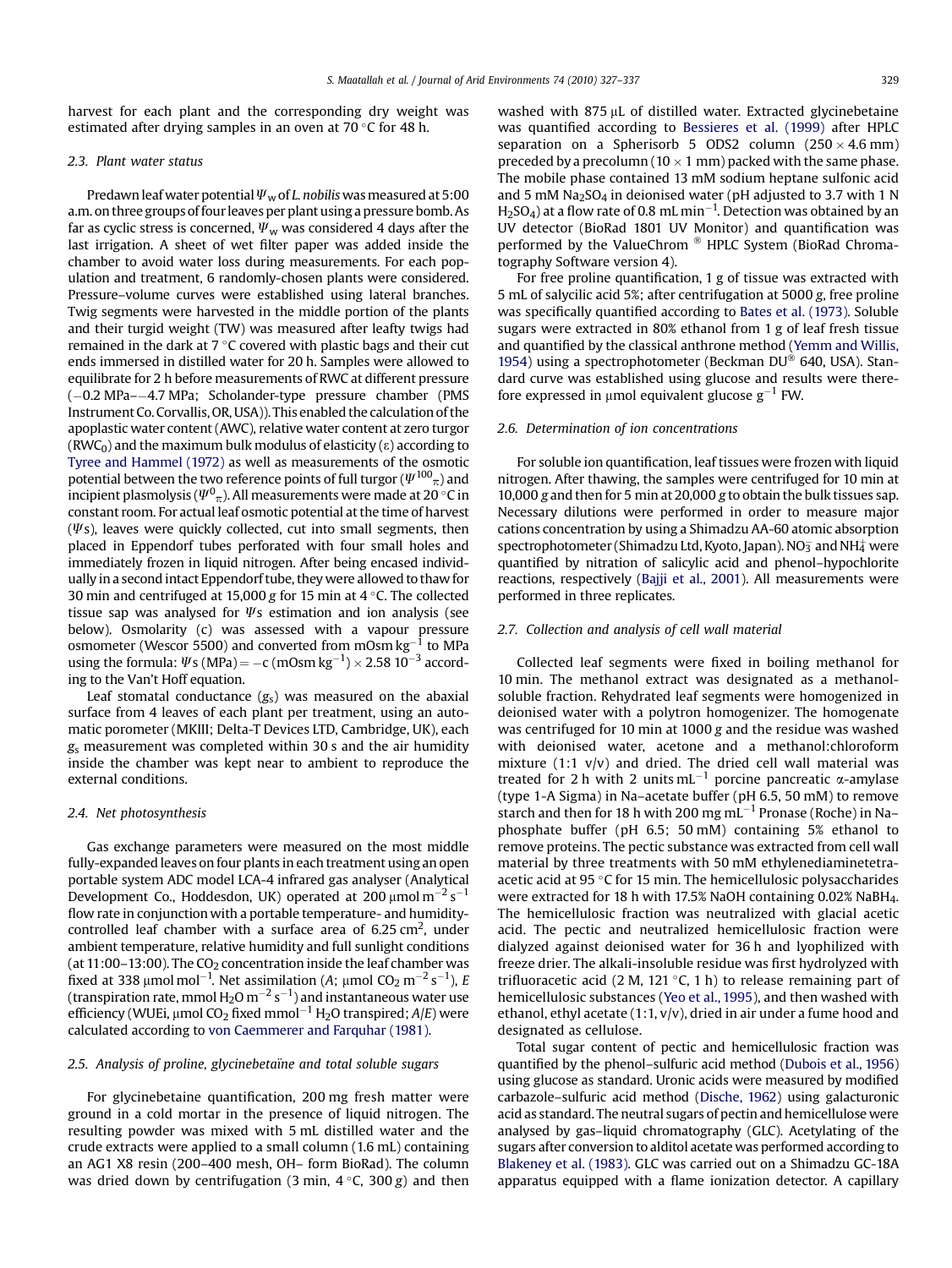column (25 m, 0.22 mm, Hicap CPB10) was used and operated at 220 °C with gas flow rate of 60 mL $\,$ min $^{-1}$  of nitrogen. Peak areas were measured with a Shimadzu Chromatocorder-21.

# 2.8.  $\beta$ -glucanase assay

Frozen leaf samples (ca. 500 mg fresh weight) were homogenized with cold 10 mM sodium phosphate buffer (pH 7.0). The homogenate was filtered through propylene mesh (32  $\mu$ m). The fraction was washed with the same buffer and then suspended in 10 mM sodium phosphate buffer (pH 6.0) containing 1 M NaCl. The suspension was kept for 24 h at  $4\degree$ C and filtered through propylene mesh. The filtrate was used as enzyme extract for the measurement of  $\beta$ -glucanase activity. The reaction mixture (total 100  $\mu$ L) contained 50  $\mu$ g of  $\beta$ -glucans ( $\beta$ -1,3; 1,4-p-glucans) and  $10 \mu$ g of cell wall protein in 10 mM sodium phosphate buffer (pH 6.0). The mixture of solution was incubated for  $6 h$  at 37  $\degree$ C and the reaction was then terminated by boiling. Enzyme activity ( $\beta$  endo-1-4 glucanases) was determined by monitoring the increase in reducing sugars liberated from  $\beta$ -glucans by the Somogyi–Nelson [\(Somogyi, 1952\)](#page-10-0) method and expressed as glucose equivalent.

## 2.9. Statistical analysis

For each stress treatment and each population, 24 plants were considered for physiological characterization. The experimental layout was a complete randomized block design with 10 blocks. Data were analysed using a two-way analysis of variance (ANOVA) at a significance level of  $P \le 0.05$  (\*) or  $P \le 0.01$  (\*\*). The model is defined on the basis of fixed main effects (treatment and population). When the ANOVA was significant at  $P < 0.05$ , Duncan Multiple Range Test was used for mean comparison. Data were analysed using the SAS software (SAS Institutes, Tervueren, Belgium). Pearson correlation coefficient between parameters was determined when required. Whatever the considered parameter, similar results were obtained in 2005 on the one hand and 2006 on the other hand. As a consequence, only results obtained in 2006 are presented in the Results section.

#### 3. Results

## 3.1. Plant growth and water status

Young plants issued from the two considered populations displayed contrasting behaviours in terms of growing habit, even in control conditions since Tunisia exhibited a stunted growth with a lower leaf number than Algeria. Dry weights of leaves, stems and roots of stressed plants were always lower for Tunisia than for Algeria (Table 1). Drought treatments induced a decrease in the plant dry weight for all organs although leaves and stem growth were more sensitive to water stress than root growth for both populations. The shoot/root ratio consequently decreased in response to water stress, and to a higher extent in Tunisia than in Algeria. As expected, permanent water stress (S1 and S2) induced a higher growth inhibition than cyclic stress treatments (S11 and S22). The two considered stress intensities (S1 and S2 on the one hand, S11 and S22 on the other hand) induced almost similar growth inhibition at the leaf level, therefore suggesting that plants issued from both populations were able to cope with different levels of soil moisture deficit. Permanent stresses (S1 and S2) reduced root growth in Algeria but only the highest stress intensity had such an impact in Tunisia. Cyclic stress did not affect root growth in Algeria. When growth was analysed on a relative (in terms of percentage of unstressed control) rather than absolute terms, no significant difference was recorded for the impact of moderate stress (S1 and S11) for the two populations. Tunisia appeared slightly more sensitive than Algeria in response to higher water deficit (S2 and S22; interaction treatment  $\times$  population being significant ( $P < 0.05$ ) for all considered organs).

Leaf water potentials ( $\psi$ w; [Fig. 2](#page-4-0)) were similar for control plants of the two considered populations but decreased to a higher extent in Algeria than in Tunisia in response to a permanent water stress. In contrast, leaf water potential remained similar for both populations in response to cyclic water stress (S11 and S22) and no difference was recorded for the two stress intensities. Leaf osmotic potential ( $\psi$ s; [Fig. 2](#page-4-0)) of Tunisia remained almost constant whatever the treatment (except for S1) while it decreased in Algeria, showing a minimal value in response to S2 treatment.

The kinetics of stress application has a strong impact on the relative water content at zero turgor ( $RWC_0$ ; [Table 2](#page-4-0)) and on the bulk

#### Table 1

Dry weight (in g) of leaves, stems and roots, shoot/root ratios, height of the plant and diameter of the stem base in plants of L. nobilis issued from a population of Algeria (A) or Tunisia (T) and exposed during three months to permanent water stress (S1: 60% of field capacity; S2: 20% of field capacity) or to cyclic water stress (plants being irrigated when the soil moisture dropped to 60% (S11) or 20% (S22) of the field capacity).

| . .             |                |                   |                    |                   |                    |                   |                   |
|-----------------|----------------|-------------------|--------------------|-------------------|--------------------|-------------------|-------------------|
| Treatment       | Population     | Leaves $(g)$      | Stems $(g)$        | Roots $(g)$       | Shoot/Root         | Plant height (cm) | Diameter (mm)     |
| Control         | A              | $40.9 \pm 2.9 a$  | $51.7 \pm 4.1$ a   | $33.3 \pm 3.6$ a  | $2.78 \pm 0.15$ a  | $175.2 \pm 2.7$ a | $15.6 \pm 0.5$ a  |
|                 |                | $23.9 \pm 1.7$ c  | $28.6 \pm 2.1$ c   | $22.4 \pm 1.4 b$  | $2.34 \pm 0.07$ b  | $103.0 \pm 3.0$ b | $14.5 \pm 1.0 a$  |
| S <sub>1</sub>  | A              | $23.3 \pm 3.8$ c  | $25.2 \pm 1.1$ c   | $25.0 \pm 3.5$ b  | $1.94 \pm 0.07$ c  | $104.2 \pm 4.4$ b | $11.9 \pm 0.4$ bc |
|                 | T              | $13.8 \pm 2.0$ d  | $16.6 \pm 2.4$ d   | $19.4 \pm 2.4$ b  | $1.56 \pm 0.12$ d  | $83.2 \pm 7.8$ bc | $10.9 \pm 0.3$ c  |
| S <sub>2</sub>  | $\overline{A}$ | $25.8 \pm 0.7$ c  | $19.9 \pm 1.4$ c.d | $21.8 \pm 1.8$ b  | $2.09 \pm 0.10$ bc | $67.4 \pm 4.0$ c  | $9.9 \pm 0.8$ c   |
|                 | T              | $11.2 \pm 0.8$ d  | $8.4 \pm 0.9$ e    | $15.1 \pm 1.6$ c  | $1.29 \pm 0.15$ e  | $53.2 \pm 3.2$ d  | $9.9 \pm 0.4$ c   |
| S <sub>11</sub> | A              | $32.9 \pm 2.9 b$  | $34.7 \pm 2.8$ b   | $39.4 \pm 3.4 a$  | $1.72 \pm 0.08$ cd | $97.4 \pm 2.5$ b  | $14.8 \pm 0.3$ a  |
|                 | T              | $20.4 \pm 1.9$ c  | $17.6 \pm 2.9$ d   | $18.9 \pm 2.2$ bc | $2.01 \pm 0.11$ bc | $94.8 \pm 4.9$ b  | $12.8 \pm 0.3$ b  |
| S <sub>22</sub> | A              | $35.2 \pm 2.0$ b  | $35.8 \pm 2.6$ b   | $32.8 \pm 1.6$ a  | $2.16 \pm 0.05$ b  | $106.6 \pm 2.2 b$ | $13.6 \pm 0.4$ ab |
|                 | T              | $18.9 \pm 1.9$ cd | $16.8 \pm 1.6$ d   | $16.7 \pm 1.5$ c  | $2.14 \pm 0.12$ b  | $64.6 \pm 6.8$ c  | $10.8 \pm 0.8$ c  |
| F values        | df             |                   |                    |                   |                    |                   |                   |
| Treatment       | $\overline{4}$ | $14.0**$          | $26.3***$          | $12.1***$         | $5.2*$             | $24.9**$          | $3.4*$            |
| Population      |                | $10.9**$          | $17.8***$          | $15.9**$          | $6.1*$             | $4.3*$            | $4.8*$            |
| Interaction     | $\overline{4}$ | $3.2*$            | 1.2 NS             | $3.4*$            | $3.1*$             | 1.0 NS            | 2.1 NS            |
|                 |                |                   |                    |                   |                    |                   |                   |

Each value is the mean of 6 replicates  $\pm$  S.E.

Means followed by different letters are significantly different at  $P < 0.05$ .

F values are given at the bottom of the Table for the main analysed factors (Treatment and Population) as well as their interaction.

\* and \*\* refer to  $P < 0.5$  and  $P < 0.01$ , respectively.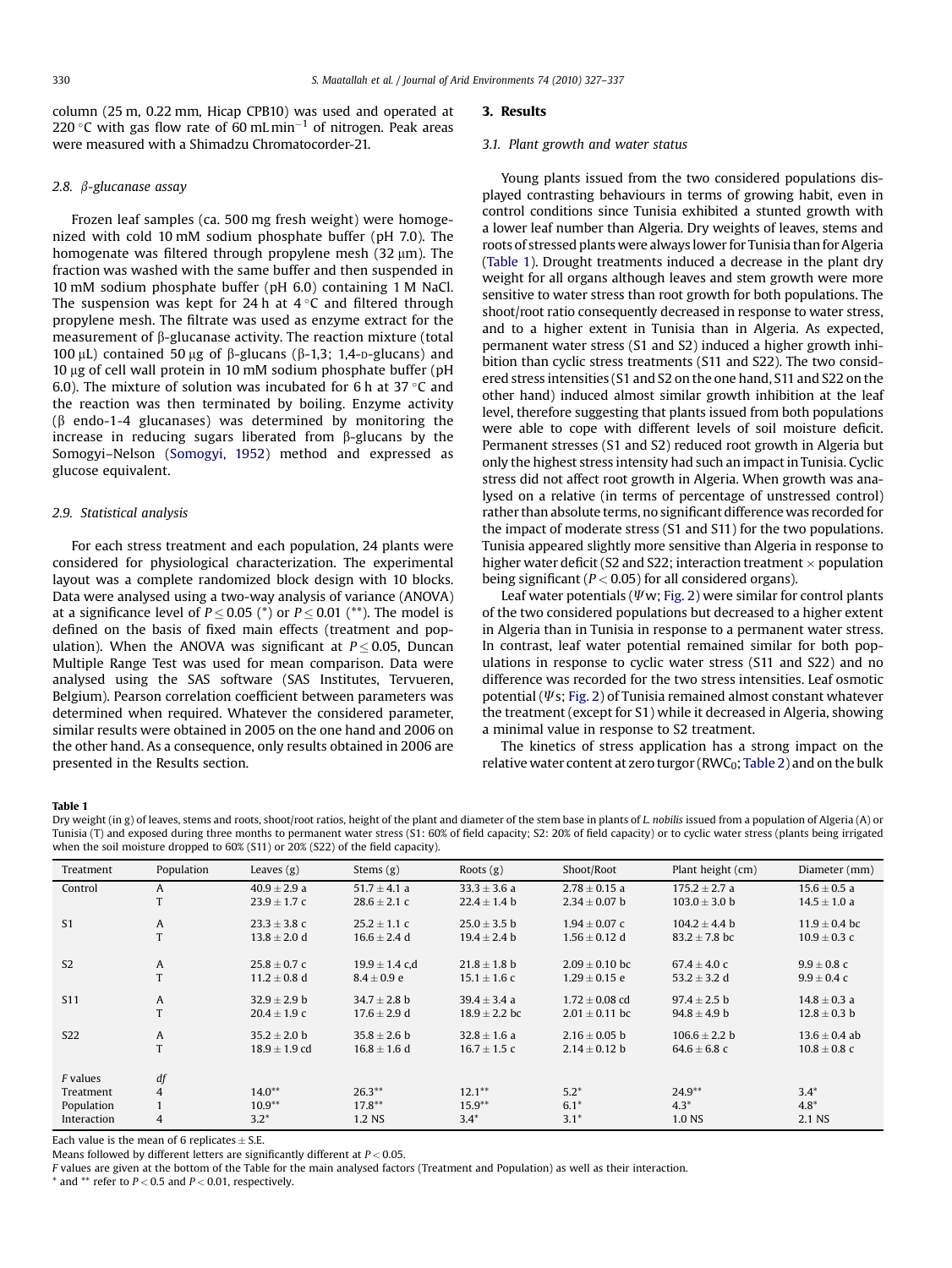<span id="page-4-0"></span>

Fig. 2. Leaf water potential  $(\Psi w)$  and leaf actual osmotic potential  $(\Psi s)$  in plants of L. nobilis issued from a population of Algeria or Tunisia and exposed during three months to permanent water stress (S1: 60% of field capacity; S2: 20% of field capacity) or to cyclic water stress (plants being irrigated when the soil moisture dropped to 60% (S11) or 20% (S22) of the field capacity). Each value is the mean of 6 replicates and the vertical bars are standard errors of the mean. Values sharing a common letter are not significantly different at  $P < 0.05$ .

modulus of elasticity ( $\varepsilon$ ; Table 2). Leaf RWC<sub>0</sub> was lower in control plants for Tunisia comparatively to Algeria; it remained unaffected in Algeria exposed to permanent stress (S1 and S2) while it significantly increased in Tunisia. An opposite trend was noticed in response to cyclic water stress since  $RWC<sub>0</sub>$  increased in Algeria exposed to S11 and S22 but remained constant in Tunisia. In response to permanent stress, the bulk modulus of elasticity was higher in Tunisia than in Algeria while an inverse relationship was observed for plants exposed to cyclic stresses. In contrast, the apoplastic water content (AWC) appeared to be influenced by stress intensity rather than by stress frequency: although it increased in all stressed leaves comparatively to controls, Algeria exhibited a higher AWC value than Tunisia for moderate stress intensities (S1 and S11) while an inverse trend was recorded for highest stress intensities (S2 and S22). There was no significant correlation between AWC and  $\epsilon$ , suggesting that the biochemical changes conditioning cell wall elasticity did not influence water retention by apoplasm.

In contrast to  $\psi$ s of tissue sap collected after freeze-thawing treatment (Fig. 2), both  $\Psi^{100}{}_{\Pi}$  and  $\Psi^{0}{}_{\Pi}$  of stressed plants from Tunisia estimated by pressure–volume curve decreased, comparatively to control (Table 2). Nevertheless, whatever the considered treatment,  $\Psi^{100}$  still remained lower for Algeria than for Tunisia. This was not true anymore for  $\varPsi^0\mathrm{_{II}}$  which remained similar in plants from both populations exposed to S2, S11 and S22 treatments. However, when data are pooled for all treated plants, we found a slight (although significant  $P = 0.032$ ) unexpected negative correlation between RWC<sub>0</sub> and  $\Psi^0_{\Pi}$ .

## 3.2. Net photosynthesis and stomatal conductance

The two considered populations exhibited similar rates of net photosynthesis [\(Fig. 3](#page-5-0)), whatever the kinetics or the intensity of drought treatment: while net photosynthesis was clearly lower in S2 comparatively to S1 treatment ( $P < 0.01$ ), no differences were recorded between plants exposed to S11 and S22 treatment. Drought-induced inhibition of photosynthesis could be due to both stomatal and non-stomatal causes. As far as stomatal conductance is concerned, a drastic decrease was observed in S1- and S2-treated plants but no differences were recorded between populations. In response to cyclic water stress (S11 and S22),  $g_s$  was clearly higher for Tunisia comparatively to Algeria. In all cases except in control

## Table 2

Leaf relative water content at zero turgor (RWC<sub>0</sub>, in %), apoplasmic water content (AWC, in %), maximum bulk modulus of elasticity ( $\varepsilon$ ) in plants of L. nobilis issued from a population of Algeria (A) or Tunisia (T) and exposed during three months to permanent water stress (S1 : 60% of field capacity; S2: 20% of field capacity) or to cyclic water stress (plants being irrigated when the soil moisture dropped to 60% (S11) or 20% (S22) of the field capacity).

| Treatment       | Population   | $RWC_0$ (%)       | AWC $(%)$         | $\epsilon$ (MPa)    | $\Psi^{100}$        | $\Psi^0$ <sub>II</sub> |  |
|-----------------|--------------|-------------------|-------------------|---------------------|---------------------|------------------------|--|
| Control         | A            | $85.3 \pm 1.1$ b  | $19.6 \pm 2.3$ ab | $9.87 \pm 0.19$ b   | $-2.41 \pm 0.04$ bc | $-3.18 \pm 0.07$ b     |  |
|                 |              | $82.3 \pm 1.3 a$  | $15.6 \pm 1.5$ a  | $8.65 \pm 0.65$ a   | $-2.18 \pm 0.05$ a  | $-2.77 \pm 0.12$ a     |  |
| S <sub>1</sub>  | A            | $88.1 \pm 0.5$ bc | $31.9 \pm 1.4$ c  | $10.85 + 0.69$ b    | $-2.89 \pm 0.21$ d  | $-4.04 \pm 0.04$ d     |  |
|                 | T            | $85.7 \pm 0.5$ b  | $20.9 \pm 1.5$ b  | $12.11 \pm 0.51$ c  | $-2.63 \pm 0.05$ c  | $-3.33 \pm 0.01$ b     |  |
| S <sub>2</sub>  | A            | $86.5 \pm 1.1$ b  | $25.3 \pm 2.8$ b  | $9.70 \pm 0.41$ ab  | $-2.91 \pm 0.12$ d  | $-3.39 \pm 0.06$ bc    |  |
|                 | T            | $88.8 \pm 0.3$ c  | $35.2 \pm 2.6$ d  | $12.06 \pm 0.51$ c  | $-2.54 \pm 0.06$ bc | $-3.57 \pm 0.08$ c     |  |
| S <sub>11</sub> | A            | $89.0 \pm 0.2$ c  | $36.2 + 1.9$ d    | $11.15 \pm 0.28$ bc | $-2.62 + 0.14$ c    | $-3.54 \pm 0.03$ c     |  |
|                 | T            | $82.3 \pm 0.8$ a  | $23.3 \pm 1.8$ b  | $7.88 \pm 0.64$ a   | $-2.36 \pm 0.08$ b  | $-3.44 \pm 0.08$ bc    |  |
| S <sub>22</sub> | $\mathsf{A}$ | $88.6 \pm 0.3$ c  | $25.0 \pm 1.1$ b  | $13.47 \pm 0.17$ d  | $-2.63 \pm 0.07$ c  | $-3.27 \pm 0.09$ b     |  |
|                 | T            | $82.2 \pm 0.3$ a  | $29.8 \pm 0.7$ c  | $8.30 \pm 0.14$ a   | $-2.38 \pm 0.02$ b  | $-3.33 \pm 0.04$ b     |  |
| F values        | df           |                   |                   |                     |                     |                        |  |
| Treatment       | 4            | $3.5*$            | $19.4***$         | $3.3*$              | $3.7*$              | $7.5***$               |  |
|                 |              |                   |                   |                     |                     |                        |  |
| Population      |              | $6.3*$            | $33.7**$          | $10.8***$           | $5.2*$              | $5.9*$                 |  |
| Interaction     | 4            | $8.1***$          | $3.4*$            | $14.6***$           | 1.7 NS              | 2.0 NS                 |  |

Each value is the mean of 6 replicates  $\pm$  S.E.

Means followed by different letters are significantly different at  $P < 0.05$ .

 $*$  and  $**$  refer to  $P < 0.5$  and  $P < 0.01$ , respectively.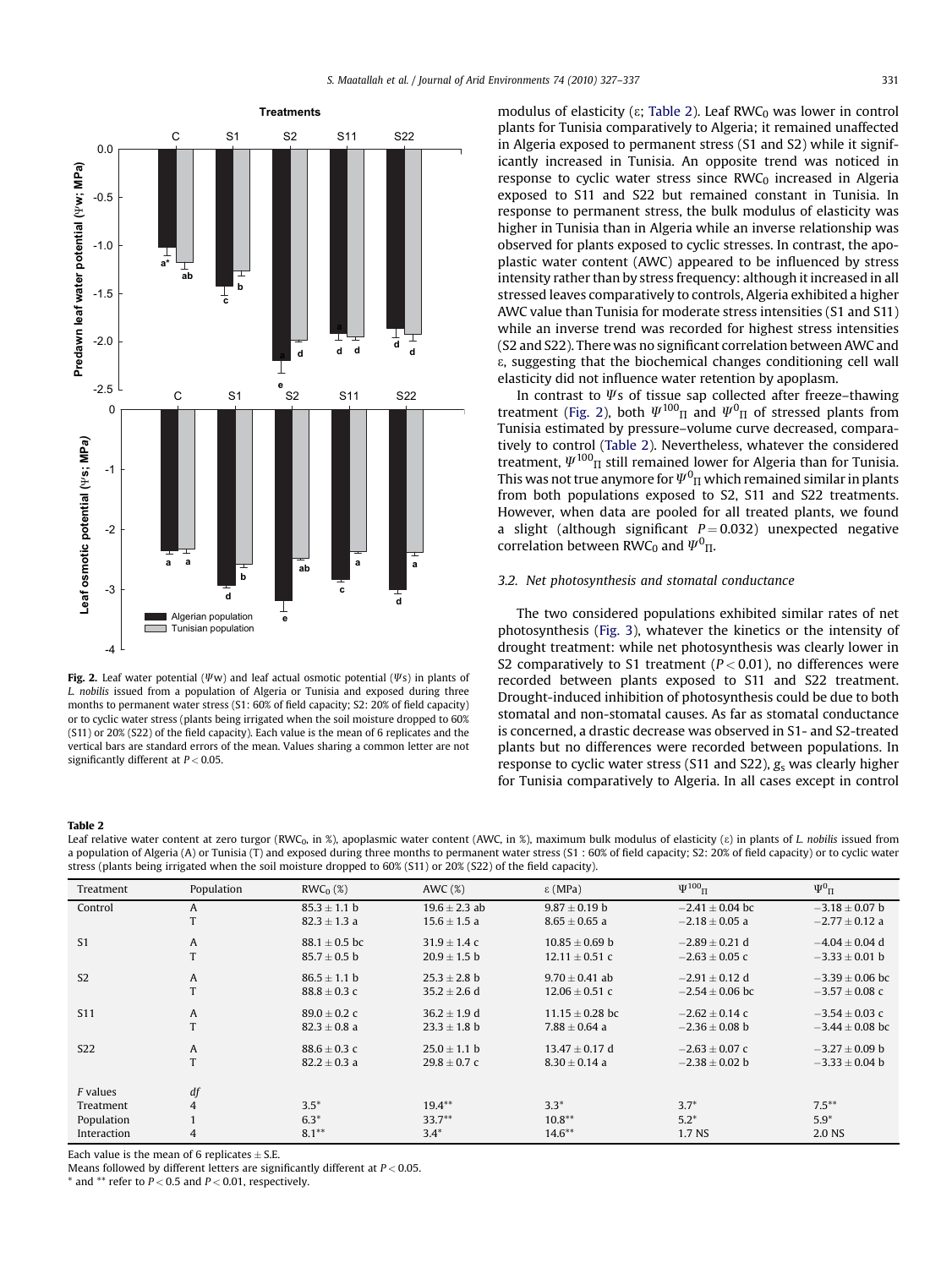<span id="page-5-0"></span>

Fig. 3. Net photosynthesis (A), stomatal conductance  $(g_s)$  and instantaneous water use efficiency (WUE) in plants of L. nobilis issued from a population of Algeria or Tunisia and exposed during three months to permanent water stress (S1: 60% of field capacity; S2: 20% of field capacity) or to cyclic water stress (plants being irrigated when the soil moisture dropped to 60% (S11) or 20% (S22) of the field capacity). Each value is the mean of 6 replicates and the vertical bars are standard errors of the mean. Values sharing a common letter are not significantly different at  $P < 0.05$ .

plants, transpiration rate was lower for Algeria than for Tunisia (detailed data not shown) and the instantaneous WUE was thus higher for the former than for the latter (Fig. 3). Permanent water stress (S1 and S2) induced a strong increase in WUE of Algeria while cyclic water stress had no impact on WUE comparatively to control for this population. In contrast, all treatments (except S1) induced a decrease in the WUE of Tunisia.



Fig. 4. Leaf proline, total soluble sugars and glycinebetaine concentration of L. nobilis issued from a population of Algeria or Tunisia and exposed during three months to permanent water stress (S1: 60% of field capacity; S2: 20% of field capacity) or to cyclic water stress (plants being irrigated when the soil moisture dropped to 60% (S11) or 20% (S22) of the field capacity). Each value is the mean of 6 replicates and the vertical bars are standard errors of the mean. Values sharing a common letter are not significantly different at  $P < 0.05$ .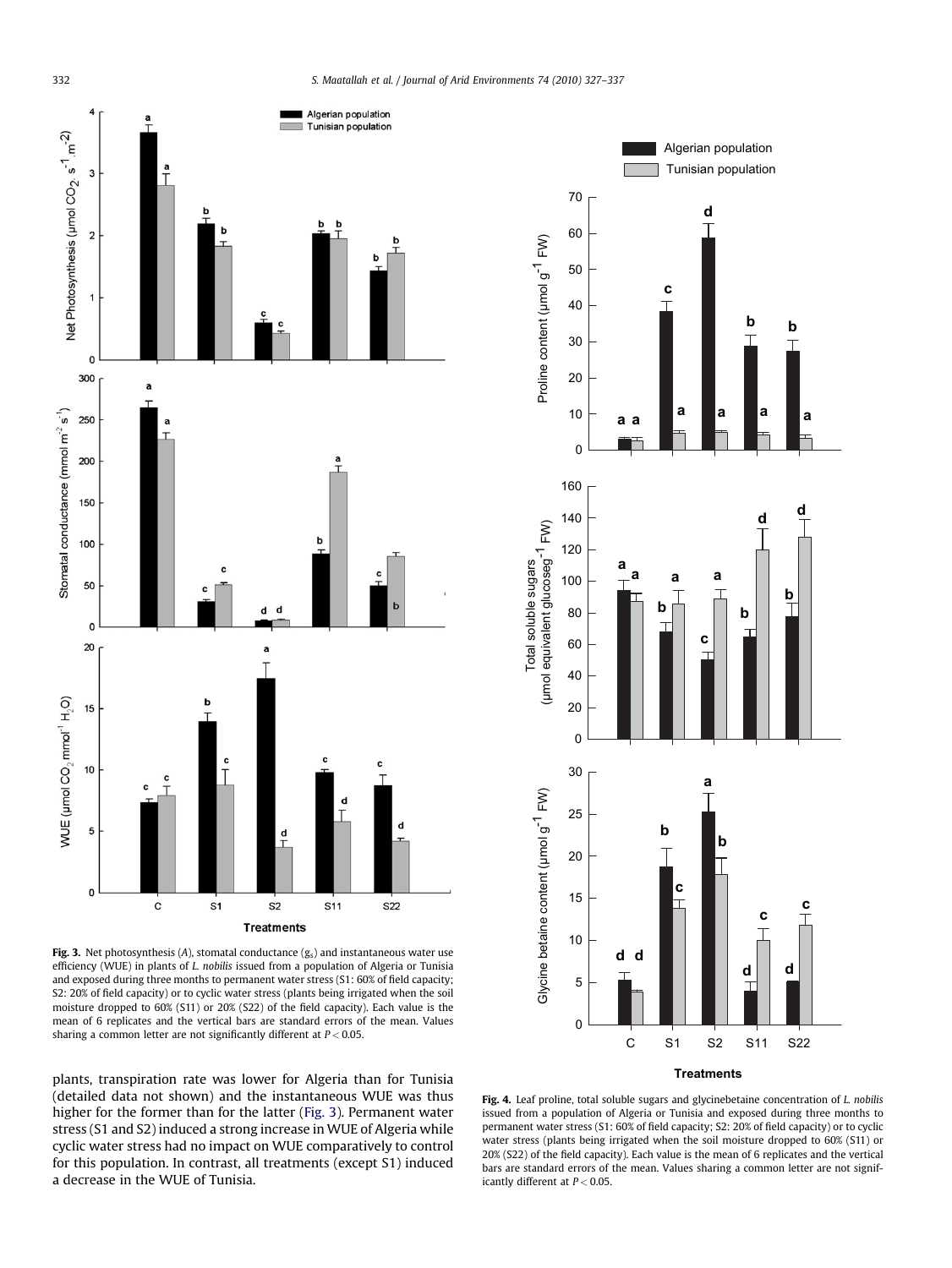## <span id="page-6-0"></span>3.3. Organic compatible solutes and inorganic ions concentrations

Proline, total soluble sugar and glycinebetaine concentrations expressed on a fresh weight basis were similar in control plants from both populations ([Fig. 4\)](#page-5-0). Plants issued from Tunisia appeared unable to accumulate proline in response to drought treatment while plants originating from Algeria accumulated proline to a higher extent in response to permanent comparatively to cyclic water stress. An opposite trend was recorded for total soluble sugars which decreased in response to drought in Algeria but remained stable (permanent stress) or even increased (cyclic stress) in Tunisia. High concentrations of glycinebetaine were detected in L. nobilis: this quaternary ammonium compound accumulated in response to S1 and S2 treatment and to higher amounts in Algeria than in Tunisia. As far as cyclic stresses are concerned, however, glycinebetaine accumulated in Tunisia but not in Algeria.

Water stress had no impact on K $^+$ , Mg $^{2+}$  and NO $_3^-$  concentration and no significant difference was recorded between the two considered populations in this respect (Table 3). Water stress slightly reduced  $Ca^{2+}$  concentrations in Algeria but in response to the highest stress intensities only (S2 and S22). Water stress also induced a significant increase in NH $_4^+$  concentration in Tunisia.

#### 3.4. Cell wall composition

The mean cellulose concentration in leaves of plants from Tunisia significantly increased in response to permanent stresses only  $(P < 0.01)$  although it remained at similar values for S1 and S2 treatments (Table 4). Cellulose concentration was not affected by water stress in Algeria, whatever the kinetics of stress imposition or the stress intensity. In contrast, hemicellulose concentration in leaves collected on plants from Algeria decreased in response to permanent stress (S1 and S2) but increased in response to cyclic stress (S11 and S22). Hemicellulose decreased in response to all treatments for leaves from Tunisia. Pectin concentration increased in response to moderate stress intensities (S1 and S11) in Algeria but only in response to the highest stress intensity (S2 and S22) in Tunisia.

The kinetics of stress imposition had an impact on the sugar composition of hemicellulosic fraction [\(Fig. 5\)](#page-7-0), although no difference could be recorded in this respect between the two studied populations. As shown in [Fig. 5](#page-7-0) for plants exposed to moderate stress

#### Table 4

| Treatment                                          | Population                   | Cellulose<br>$(\mu$ g g <sup>-1</sup> FW) | Hemicellulose<br>$(\mu$ g g <sup>-1</sup> FW) | Pectin<br>$(\mu$ g g <sup>-1</sup> FW) |
|----------------------------------------------------|------------------------------|-------------------------------------------|-----------------------------------------------|----------------------------------------|
| Control                                            | $\mathsf{A}$                 | $20.3 \pm 2.3$ a                          | $17.1 \pm 0.5$ a                              | $5.7 \pm 0.2$ a                        |
|                                                    | T                            | $18.1 \pm 2.0$ a                          | $18.1 \pm 1.9$ a                              | $6.0 \pm 0.5$ a                        |
| S <sub>1</sub>                                     | A                            | $23.1 \pm 1.4$ a                          | $14.2 \pm 1.2 b$                              | $13.9 \pm 1.0$ b                       |
|                                                    | T                            | $28.9 + 0.9 h$                            | $16.5 + 0.4$ ab                               | $7.1 \pm 0.9$ a                        |
| S <sub>2</sub>                                     | $\mathsf{A}$                 | $21.2 \pm 1.8$ a                          | $13.9 \pm 1.0$ b                              | $6.4 \pm 0.2$ a                        |
|                                                    | T                            | $29.3 \pm 1.4$ b                          | $14.6 \pm 0.7$ b                              | $16.3 \pm 0.8$ b                       |
| S <sub>11</sub>                                    | A                            | $19.5 \pm 0.9$ a                          | $26.5 \pm 1.8$ c                              | $15.9 \pm 1.4$ b                       |
|                                                    | T                            | $17.3 \pm 0.8$ c                          | $11.3 \pm 0.6$ d                              | $8.7 \pm 0.6$ a                        |
| S <sub>22</sub>                                    | $\mathsf{A}$                 | $21.2 \pm 1.0$ a                          | $28.7 \pm 2.5$ c                              | $8.3 \pm 1.1 a$                        |
|                                                    | T                            | $16.1 \pm 1.9$ c                          | $12.5 \pm 0.8$ db                             | $14.1 \pm 0.3$ b                       |
| F values<br>Treatment<br>Population<br>Interaction | df<br>4<br>$\mathbf{1}$<br>4 | $2.7*$<br>$11.8***$<br>$13.1***$          | $3.4*$<br>$6.2*$<br>$33.4**$                  | $6.3***$<br>$19.4***$<br>$27.2***$     |

Each value is the mean of 6 replicates  $\pm$  S.E.

Means followed by different letters are significantly different at  $P < 0.05$ .

 $*$  and  $**$  refer to  $P < 0.5$  and  $P < 0.01$ , respectively.

intensity, both arabinose and xylose proportions in hemicellulosic fraction increased in response to cyclic (S11) comparatively to permanent (S1) water stress while galactose and glucose exhibited an inverse trend. Uronic acid (quantified by the carbazole–sulfuric acid method) remained unaffected in permanent stress comparatively to controls (17.3% versus 16.8%) but increased in response to cyclic stress (25.1%). A similar increase, mainly in arabinose and, to a lesser extent in xylose, associated with a decrease in galactose and glucose was noticed in pectin fraction of plants exposed to S1 and S11 [\(Fig. 5B](#page-7-0) and 5D). In the pectin fraction, uronic acid increased in response to both type of stress (45.2%, 55.1% and 53.9% in control, S1 and S11-treated plants, respectively).

The  $\beta$ -glucanase activities exhibited similar trends when expressed on a fresh weight basis ([Fig. 6\)](#page-7-0) or on a protein basis (detailed data not shown). Enzyme activities were similar in control

#### Table 3

Ion concentrations (K<sup>+</sup>, Ca<sup>2+</sup>, Mg<sup>2+</sup>, NO<sub>3</sub>, NH $_4^+$ ) in leaves of *L. nobilis* issued from a population of Algeria (A) or Tunisia (T) and exposed during three months to permanent water stress (S1: 60% of field capacity; S2: 20% of field capacity) or to cyclic water stress (plants being irrigated when the soil moisture dropped to 60% (S11) or 20% (S22) of the field capacity).

| Treatment       | Population     | $K^+$            | $Ca2+$           | $Mg^{2+}$       | NO <sub>3</sub>   | $NH_{4}^{+}$     |
|-----------------|----------------|------------------|------------------|-----------------|-------------------|------------------|
| Control         | A              | $75.3 \pm 6.1$ a | $14.2 \pm 1.1 a$ | $6.9 \pm 0.4$ a | $22.8 \pm 3.1$ a  | $2.1 \pm 0.2$ a  |
|                 | T              | $74.2 \pm 2.3$ a | $12.8 \pm 1.0$ a | $5.5 \pm 0.2$ a | $17.3 \pm 2.2$ ab | $1.9 \pm 0.2$ a  |
| S <sub>1</sub>  | $\mathsf{A}$   | $70.4 \pm 4.8$ a | $14.5 \pm 0.8$ a | $4.8 \pm 1.0 a$ | $20.1 \pm 1.8$ a  | $2.2 \pm 0.3$ a  |
|                 | T              | $71.6 \pm 4.9 a$ | $13.6 \pm 2.3 a$ | $5.6 \pm 0.4$ a | $15.7 \pm 0.4$ b  | $4.5 \pm 0.2$ b  |
| S <sub>2</sub>  | $\mathsf{A}$   | $68.9 \pm 7.5$ a | $7.5 \pm 0.6$ b  | $6.1 \pm 0.5$ a | $16.9 \pm 1.8$ ab | $2.4 \pm 0.2$ a  |
|                 | T              | $73.4 \pm 4.8$ a | $12.4 \pm 2.4$ a | $4.4 \pm 0.7$ a | $18.3 \pm 1.1 a$  | $6.3 \pm 0.8$ c  |
| S <sub>11</sub> | $\mathsf{A}$   | $69.6 \pm 4.0 a$ | $13.5 \pm 1.7$ a | $5.2 \pm 0.7$ a | $19.7 \pm 2.1$ a  | $1.8 \pm 0.3$ a  |
|                 | T              | $73.6 \pm 8.1$ a | $14.4 \pm 2.1 a$ | $4.9 \pm 0.4$ a | $20.5 \pm 1.9$ a  | $4.4 \pm 0.9$ b  |
| S <sub>22</sub> | $\mathsf{A}$   | $77.4 \pm 8.2 a$ | $8.3 \pm 0.7$ b  | $5.1 \pm 0.4$ a | $15.2 \pm 0.7$ b  | $1.9 \pm 0.6$ a  |
|                 | T              | $75.1 \pm 5.4 a$ | $14.2 \pm 1.2$ a | $5.3 \pm 0.3$ a | $16.7 \pm 0.5$ ab | $5.8 \pm 0.8$ bc |
| F values        | $d\!f$         |                  |                  |                 |                   |                  |
|                 |                |                  |                  |                 |                   |                  |
| Treatment       | $\overline{4}$ | 1.4 NS           | 2.1 NS           | 1.7 NS          | 2.5 NS            | $3.4*$           |
| Population      | $\mathbf{1}$   | 2.7 NS           | $2.2*$           | 1.3 NS          | 3.5 NS            | $9.7**$          |
| Interaction     | 4              | 2.1 NS           | $3.2*$           | 3.0 NS          | 2.8 NS            | $12.3***$        |

Each value is the mean of 6 replicates  $\pm$  S.E.

Means followed by different letters are significantly different at  $P < 0.05$ .

 $^*$  and  $^{**}$  refer to P < 0.5 and P < 0.01, respectively. Ion concentrations were expressed in mM in the extracted tissue sap.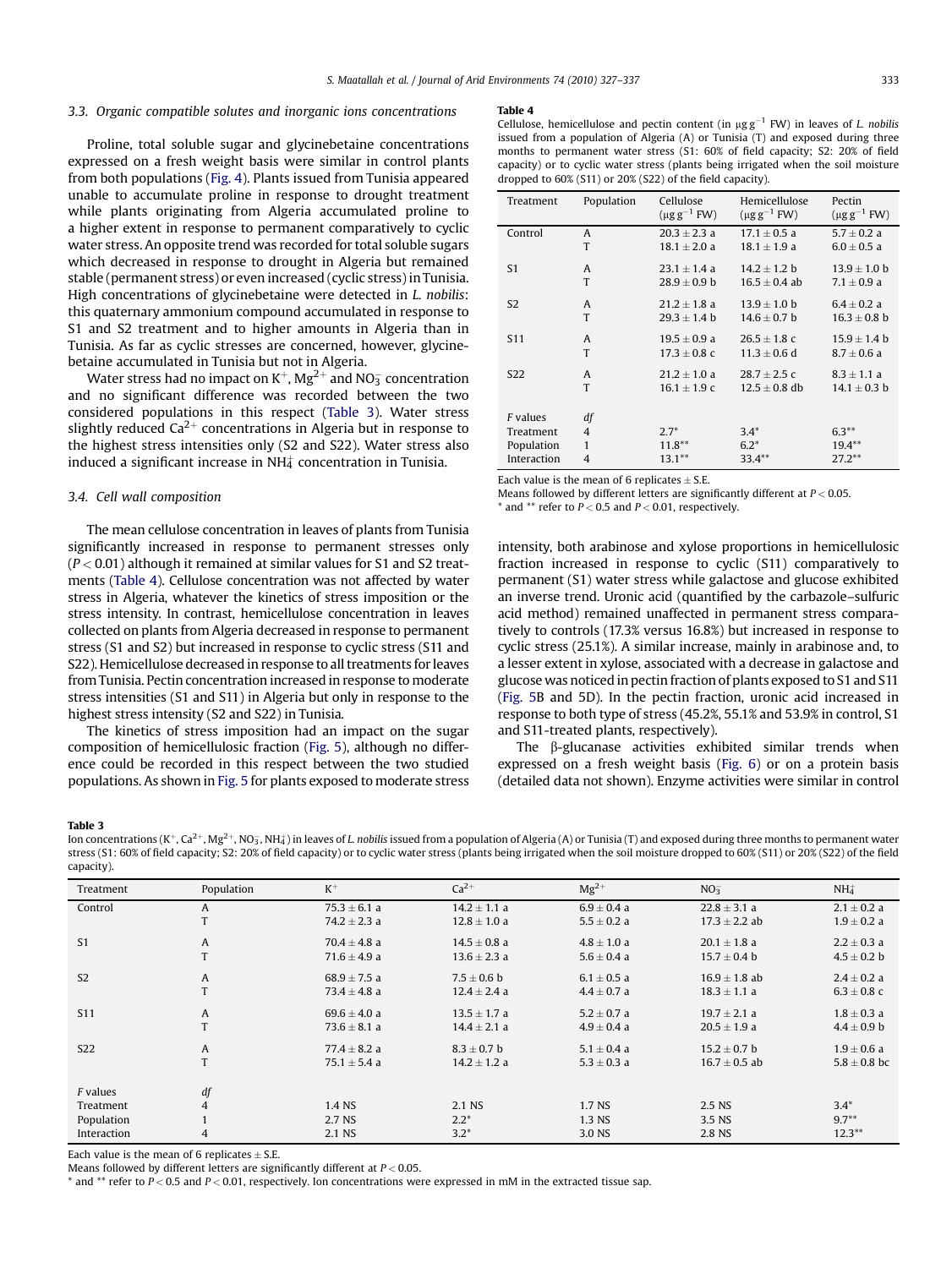<span id="page-7-0"></span>

Fig. 5. Impact of the kinetics of stress imposition on the neutral sugar composition in hemicellulosic (A; C) and pectin (B; D) fraction in leaves of L. nobilis issued from a population of Algeria (A, B) and Tunisia (C, D) and exposed during three months to control conditions, to a permanent water stress (S1: 60% of field capacity) or to cyclic water stress (plants being irrigated when the soil moisture dropped to 60% (S11)). Each value is the mean of 10 replicates. Fuc, fucose; Ara, arabinose; Xyl, xylose; Gal, galactose; Glc, glucose; Rha, rhamnosre; Man, mannose.



Fig. 6.  $\beta$ -glucanase activities in leaves of *L. nobilis* issued from a population of Algeria or Tunisia and exposed during three months to permanent water stress (S1: 60% of field capacity; S2: 20% of field capacity) or to cyclic water stress (plants being irrigated when the soil moisture dropped to 60% (S11) or 20% (S22) of the field capacity). Each value is the mean of 6 replicates and the vertical bars are standard errors of the mean. Values sharing a common letter are not significantly different at  $P < 0.05$ .

leaves of the two considered populations. Enzyme activities decreased in Tunisia in response to permanent stress only, and in Algeria in response to cyclic stress only.

## 4. Discussion

Plants growing in the Mediterranean basin region overcome long drought periods. Tolerance to extended water shortage usually results from a complex network of interacting physiological and biochemical properties. The sequence of metabolic and morphological modifications, as well as their ultimate consequence in terms of ability of the plants to cope with water stress depends on the considered species on the one hand, and on the duration and intensity of water stress on the other hand.

# 4.1. Plants from different populations differ for some but not all physiological parameters

In the present study, laurel plants issued from contrasting populations were maintained under similar environmental conditions and recorded differences should therefore reflect, at least partly, genetically controlled adaptative strategies resulting from natural selection of populations in their original habitat. Surprisingly, the two considered populations issued from contrasting habitats did not strongly differ in terms of relative impact of water stress on plant growth, thus suggesting that the population issued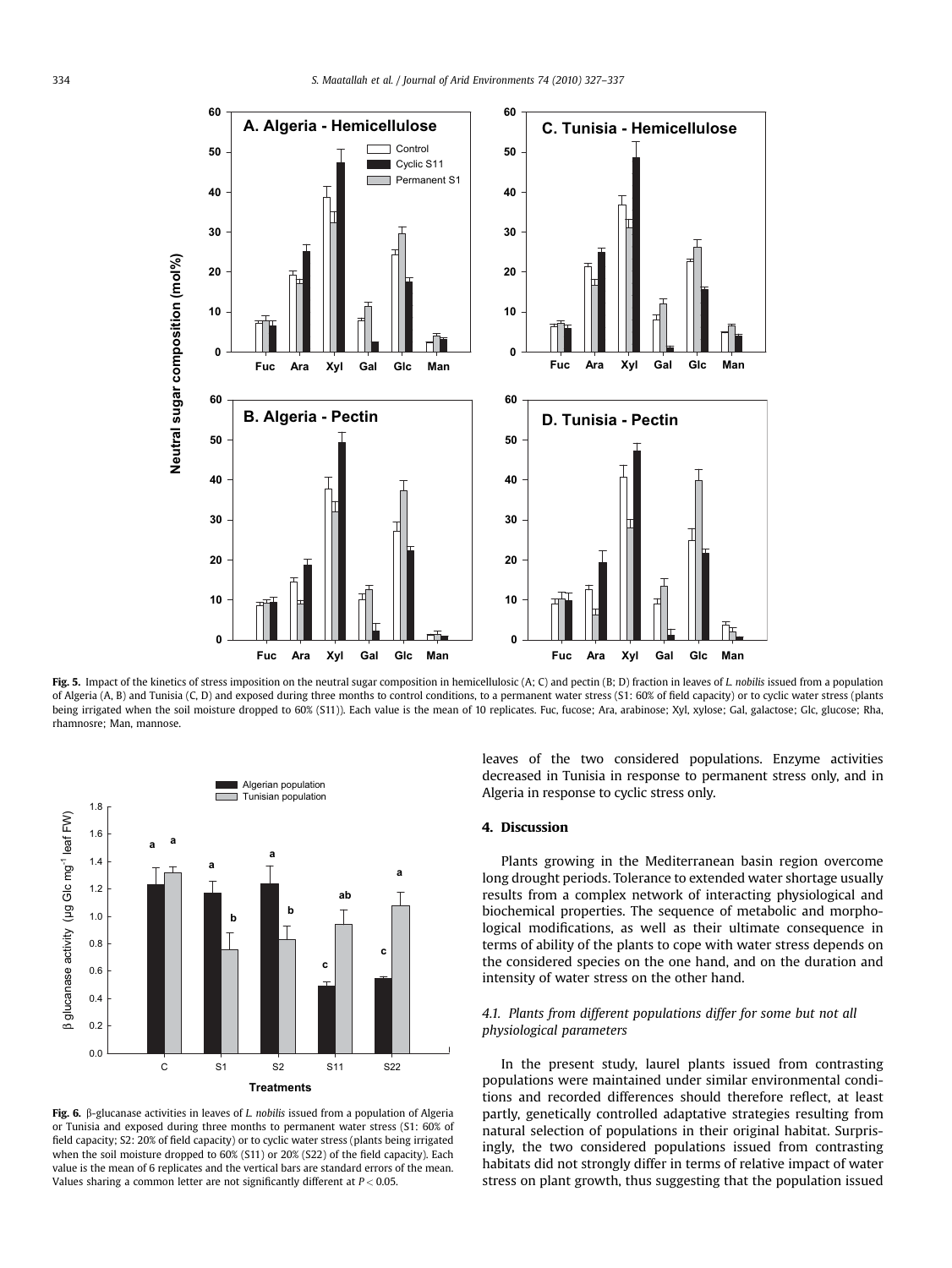from a sub-humid area (Algeria) was not more sensitive to water stress than a population issues from a semi-desertic area (Tunisia). Dry climate populations were reported to partition more biomass to the root system [\(Lei et al., 2006](#page-9-0)): this strategy should allow water absorption at higher depth and was adopted by Tunisia, although the resulting benefit remained limited.

The two considered populations did not differ for net photosynthesis but the population originating from Algeria clearly displayed a higher WUE than Tunisia, suggesting that in contrast to Populus davidiana [\(Zhang et al., 2004](#page-10-0)) and Atriplex halimus ([Ben Hassine et al.,](#page-9-0) [2008\)](#page-9-0), populations of L. nobilis issued from costal areas do not necessarily display a prodigal water use strategy. Drought-induced decreases in stomatal conductance of plants exposed to permanent stresses (S1 and S2) were similar for both populations and the lower instantaneous transpiration rate of Algeria leading to higher WUE is therefore puzzling. It has been reported that xylem in L. nobilis could be exposed to embolism in relation to intrinsic vulnerability to cavitation of xylem conduits and that specific adaptations should have developed some repair mechanisms to cope with xylem dysfunctions (Salleo et al., 2004; Gascó et al., 2006). It could therefore not be excluded that distinct populations differ in terms of embolism avoidance and that Algeria, encountering cavitation processes at the time of measurements, thus displayed lower transpiration rates than Tunisia at a given stomatal conductance.

## 4.2. Studied populations differ for osmotic adjustment

Algeria and Tunisia also exhibited contrasting behaviour in terms of osmotic adjustment both from a quantitative and from a qualitative point of view. Data obtained from osmotic pressure measurements of extracted tissue sap after freeze and thawing [\(Fig. 2](#page-4-0)) and determination of  $\psi^{100}$  from pressure–volume curves [\(Table 2](#page-4-0)) demonstrated that Algeria exhibited a higher ability than Tunisia to reduce its internal osmotic potential. Drought-induced proline accumulation is a well known response which has been reported in a huge number of plant species [\(Hare et al., 1998](#page-9-0) and references therein), including L. nobilis [\(Dimantoglou and Rhizopoulou, 1992](#page-9-0)). We demonstrate, however, that one of the considered populations of L. nobilis (Tunisia; [Fig. 4](#page-5-0)) is completely unable to overproduce and accumulate proline while another population (Algeria) is able to accumulate it in very high concentration, exhibiting a relative increase of 1200% of proline concentration at the leaf level in response to S2 comparatively to unstressed controls. In contrast to proline, glycinebetaine accumulation has been reported in a limited number of plant species, especially those which are frequently exposed to drought or highly saline environments [\(Rhodes and Hanson, 1993](#page-10-0)). To the best of our knowledge, the presence of this quaternary ammonium compound was never checked in L. nobilis. The present study demonstrates that it is present in this species and that it accumulated in response to water shortage ([Fig. 4\)](#page-5-0). Beside its direct involvement in osmotic adjustment, glycinebetaine was also reported to act as a protecting molecule helping to maintain membrane integrity and protein conformation, but also as a free radical scavenger protecting tissue from oxidative stress (Rhodes and Hanson, 1993; Martínez et al., 2003; Ben Hassine [et al., 2008\)](#page-10-0). In the specific case of L. nobilis, such antioxidant properties may also be assumed by several terpenes and sterols [\(Conforti](#page-9-0) [et al., 2006\)](#page-9-0).

Inorganic solutes may exhibit a high proportion in total solutes in some plant species [\(Bajji et al., 2001\)](#page-9-0). Nevertheless, for both populations of L. nobilis, contribution of inorganic ions to osmotic potential never exceeded 0.31 MPa. Water stress had no impact on this contribution of inorganic ions to  $\psi$ s values, mainly because it did not modify the mineral nutrition ([Table 3\)](#page-6-0). In fact, only endogenous  $NH_{4}^+$  concentration increased in response to water stress but its contribution to osmotic adjustment remained negligible considering its very low concentrations in absolute terms and it should thus reflect a stress-induced metabolic disorder in relation to N assimilation rather than an attempt to contribute to osmotic adjustment.

# 4.3. Studied populations differ for cell wall properties

Cell wall properties also widely differed between the two studied populations since both AWC and  $\epsilon$  [\(Table 2](#page-4-0)) were differently affected by drought. Water redistribution between symplasm and apoplasm was reported to be involved in water stress resistance in different species ([Joly and Zaerr, 1987; White et al., 2001; Wardlaw, 2005\)](#page-9-0) and may contribute to lower the symplasm osmotic potential without affecting the leaf water content. In L. nobilis, we showed that AWC was a direct function of mean stress intensity and was not influenced by modalities of stress application; indeed, under both permanent and cyclic stress, Algeria increased AWC in response to mild-stress intensities (S1 and S11) while Tunisia increased it in response to high stress intensity (S2 and S22). Those modifications were directly paralleled by the pectin concentration, thus confirming that this cell wall matrix play a key role in apoplasm water content. An increased arabinose content of the pectic fraction in response to water stress [\(Fig. 5\)](#page-7-0) could be directly related to cell wall water holding capacities, as previously suggested by [Femenia et al. \(2000\)](#page-9-0). An increased apoplastic water content could lead to an overestimation of osmotic potential quantified after freeze/thawing procedure since the obtained tissue sap is in fact a mixture of symplasmic and apoplastic component while it is commonly considered that solute level of apoplastic fluid is very low [\(Wardlaw, 2005\)](#page-10-0). In the present study, however, we found no significant correlation between AWC on the one hand and differences between  $\psi$ s and  $\psi^{100}$ <sub>II</sub>. This suggests that apoplastic water in  $L$ . nobilis could be tightly bound to water components, such a strong binding contributing to water stress resistance as demonstrated by [Vertucci and Leopold \(1987\)](#page-10-0) and Rascio et al. (1992, 1998). The observed negative correlation between RWC<sub>0</sub> and  $\Psi^0$ <sub>II</sub> also supports this hypothesis.

Although the cell wall water content may have a direct influence on cell wall rheological properties in some species ([Evered et al.,](#page-9-0) [2007\)](#page-9-0), such a trend was not observed in L. nobilis. It has been reported in other plant pecies that the bulk modulus of elasticity could be affected by water stress independently of AWC ([Chimenti](#page-9-0) [and Hall, 1994; Torrecillas et al., 1999\)](#page-9-0). In contrast to AWC,  $\varepsilon$  in the two considered populations was a direct function of the kinetics of stress application rather than a function of mean stress intensities: cell wall elasticity decreased in Tunisia in response to permanent water stress while it only decreased in Algeria in response to cyclic stress [\(Table 2](#page-4-0)).

According to [Rascio et al. \(1992\)](#page-10-0) and [Neumann \(1995\)](#page-10-0), the relationship between cell wall elasticity and cell wall composition may be complex. As far as water-stressed L. nobilis is concerned, such a relationship may vary according to populations since an increase in  $\epsilon$ [\(Table 2](#page-4-0)) occurred concomitantly with an increase in cellulose concentration in Tunisia and with an increase in hemicellulose concentration in Algeria [\(Table 4\)](#page-6-0). Those recorded changes could be, at least partly, related to the impact of water stress on the  $\beta$ -glucanase activities ([Fig. 6\)](#page-7-0) since the registered inhibition of those enzymes may increase the molecular mass of cell wall polysaccharides through an inhibition of the metabolic turnover of  $\beta$  glucan. Cell wall proteins, which were not analysed in the study, could also directly influence rheological properties of cell walls. Several hydroxyproline-rich proteins could be overproduced in response to water stress [\(Zhu](#page-10-0) [et al., 2007](#page-10-0)) and, beside its implication in osmotic adjustment, the stress-induced accumulation of proline in Algeria could also be related to drought-induced modification of cell wall proteome.

Physiological significance of drought-induced modification in  $\varepsilon$ ([Table 2](#page-4-0)) remains unclear and several conflicting data are available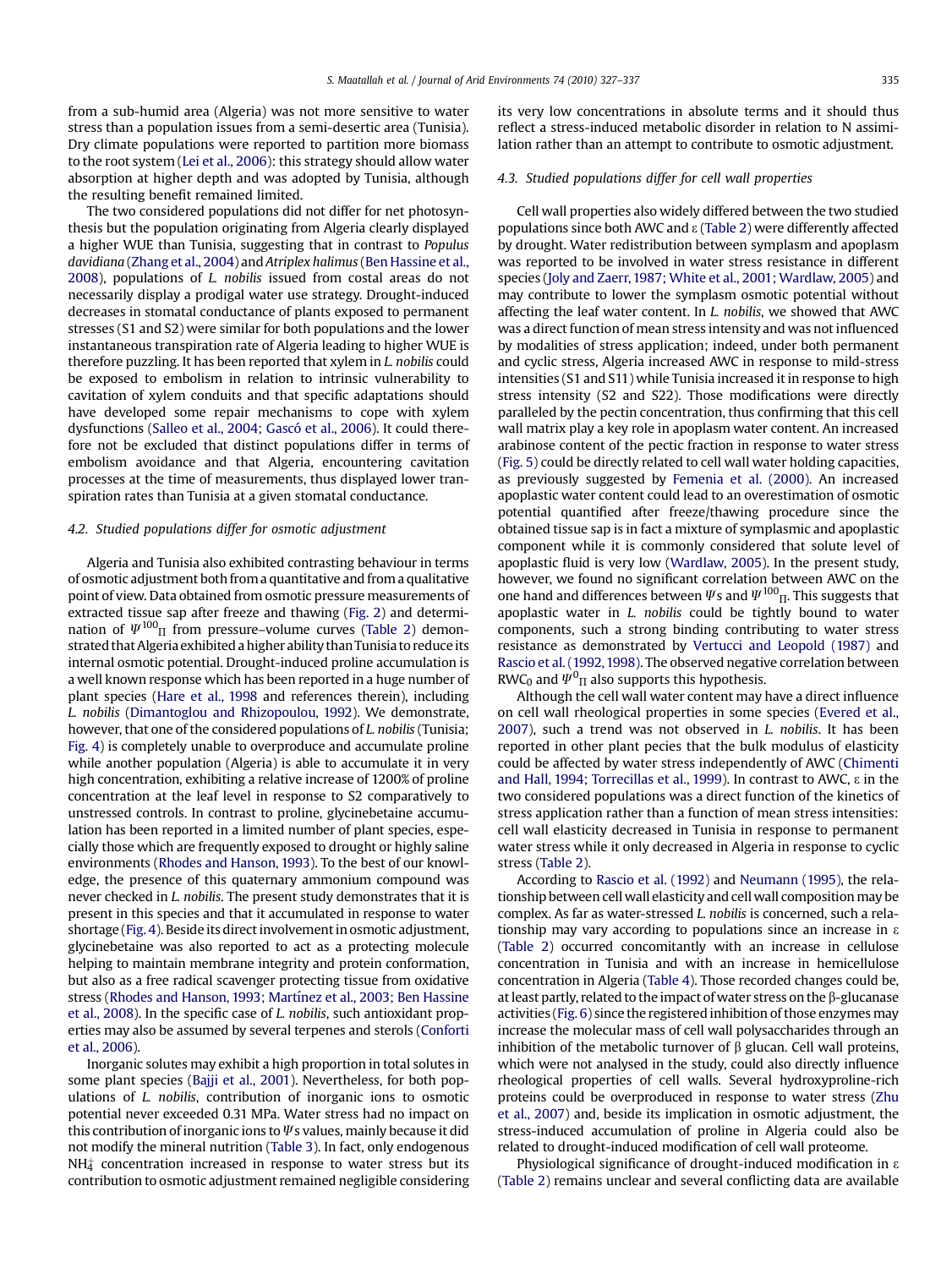<span id="page-9-0"></span>in this respect in the literature (Joly and Zaerr, 1987; Fan et al., 1994; Patakas and Noitsakis, 1997; White et al., 2001; Ngugi et al., 2003). Nevertheless, cell wall rigidification was frequently reported to contribute to turgor maintenance and thus water stress resistance ([Neumann, 1995; Ngugi et al., 2003\)](#page-10-0). According to [Patakas and](#page-10-0) [Noitsakis \(1997\),](#page-10-0) a decrease in the cell wall elasticity could result in a rapid change of osmotic potential in response to small water losses and may thus confer an efficient physiological mechanism to face short-termwater stress conditions. Cell wall rigidification could also offer protection in response to transient stress, especially if osmotic adjustment has occurred during the drought period since it contributes to avoid cell wall disruption which may occur as a result of brutal rehydration (Chimenti and Hall, 1994; White et al., 2001). Conversely, according to Fan et al. (1994), the maintenance of cell wall elasticity in stressed tissues is an efficient strategy of resistance only in the absence of osmotic adjustment. In the present study, however, we found no clear relationship between osmotic adjustment and drought-induced decrease of cell wall elasticity in L. nobilis, thus suggesting that the two processes may occur concomitantly, at least in plants originating from Algeria.

# 4.4. Differences between populations differ according to the kinetics of stress application

It is noteworthy that, for several considered parameters (shoot growth, predawn leaf water potential, bulk modulus of elasticity,...), the kinetics of stress imposition had a more drastic influence than the mean stress intensity, suggesting that permanent stress on the one hand, and cyclic stress on the other hand, induced on the plant physiology two distinct types of constraint. Numerous events could be induced during rehydration which may influence the plant's ability to cope with a subsequent episode of water shortage (Gallé and Feller, 2007). The present data suggest that different kinetics of stress application may have contrasting effects on distinct populations of L. nobilis and are in line with the view of [Turner et al. \(2008\)](#page-10-0) who recently demonstrated that annual rainfall does not directly determine the water use strategy in perennial plant species. Rainfall distribution undoubtedly also has a strong influence on the plant response and coastal populations may differ from inland populations in this respect. In the present case, however, sites from Tunisia and Algeria exhibited more or less the same distribution for annual precipitation with a maximal value in May and in November– December [\(Fig.1](#page-1-0)) and differences in population behaviour should not be regarded as the consequence of different rainfall distribution in their sites of origin. Nevertheless, for numerous parameters ( $\Psi_{w}$ , A, WUE and concentration in some osmolytes), significant differences were reported between plants exposed to S1 and S2 treatment while no differences were detected for the same parameters between plants exposed to S11 and S22 treatments, suggesting that a progressive dehydration of the substrate between 60 and 20% of field capacity had a limited impact on the final behaviour of plants exposed to cyclic stress if soil is re-watered immediately to field capacity. Analysis of physiological parameters conditioning drought tolerance in L. nobilis should therefore not only consider the stress intensity at the time of measurements but also the kinetics of stress imposition.

## 4.5. Concluding remarks

The present work demonstrates that the physiological strategies adopted by L. nobilis in order to cope with water stress vary in relation to the considered population and that the differences between populations, strongly differ depending on the kinetics of stress application. Both osmotic and elastic adjustments may occur concomitantly in response to water stress. Distinct populations differ in terms of osmotic adjustment from both a qualitative (nature of accumulated organic solute) and quantitative point of view. Water stress induced an increase in apoplastic water content in relation to a stress-induced modification of pectin concentration and composition, as well as a decrease in cell wall elasticity in relation to stress-induced inhibition of  $\beta$ -glucanase activities.

## Acknowledgement

The authors are very grateful to the Tunisan authorities for the travelling grant of Samira Maatallah and to the Fond National de la Recherche scientifique (Crédit aux Chercheurs – Contrat 1.5.090.08) for the financial support.

#### References

- Bajji, M., Lutts, S., Kinet, J.M., 2001. Water deficit effects on solute contribution to osmotic adjustment as a function of leaf ageing in three durum wheat (Triticum durum Desf.) cultivars performing differently in arid conditions. Plant Science 160, 669–681.
- Bates, L.S., Waldren, R.P., Teare, I.D., 1973. Rapid determination of free proline for water-stress studies. Plant and Soil 39, 205–207.
- Ben Hassine, A., Ghanem, M.E., Bouzid, S., Lutts, S., 2008. An inland and a coastal population f the Mediterranean xero-halophyte species Atriplex halimus L. differ in their ability to accumulate proline and glycinebetaine in response to salinity and water stress. Journal of Experimental Botany 56, 1315–1326.
- Bessieres, M.A., Gibon, Y., Lefeuvre, J.C., Larher, F., 1999. A single-step purification for glycine betaine determination in plant extracts by isocratic HPLC. Journal of Agricultural and Food Chemistry 47, 3718–3722.
- Blakeney, A.B., Harris, P.J., Henry, R.J., Stone, B.A., 1983. A simple and rapid preparation of alditol acetates for monosaccharide analysis. Carbohydrate Research 113, 291–299.
- Chazen, O., Neumann, P.M., 1994. Rapid wall hardening response to water deficits in expanding wheat leaves. Plant Physiology 108, 110–111.
- Chimenti, C.A., Hall, A.J., 1994. Responses to water stress of apoplastic water fraction and bulk modulus of elasticity in sunflower (Helianthus annuus L.) genotypes of contrasting capacity of osmotic adjustment. Plant Soil 166, 101–107.
- Conforti, F., Statti, G., Uzunov, D., Menichini, F., 2006. Comparative chemical composition and antioxidant activities of wild and cultivated Laurus nobilis L. leaves and Foeniculum vulgare subsp. piperitum (Ucria) coutinho seeds. Biological and Pharmaceutical Bulletin 29, 2056–2064.
- Dimantoglou, S., Rhizopoulou, S., 1992. Free proline accumulation in sapwood, bark and leaves of three evergreen sclerophylls and a comparison with evergreen conifer. Journal of Plant Physiology 140, 361–365.
- Dische, Z., 1962. Color Reaction of Hexuronic Acids. In: Whistle, R.L., Wolfrm, M.L. (Eds.), Methods in Carbohydrate Chemistry. Academic Press, New York.
- Dubois, M., Giles, K.A., Hamilto, J.K., Roberts, P.A., Smith, F., 1956. Colorimetric method for determination of sugars and related substances. Analytical Chemistry 28, 350–356.
- Evered, C., Majevadia, B., Thompson, D.S., 2007. Cell water content has a direct effect on extensibility in growing hypocotyls of sunflower (Helianthus annuus L.). Journal of Experimental Botany 58, 3361–3371.
- Fan, S.H., Blake, T.J., Blumwald, E., 1994. The relative contribution of elastic and osmotic adjustments to turgor maintenance of woody species. Physiologia Plantarum 90, 408–413.
- Femenia, A., Bestard, M.J., Sanjuan, N., Rossello, C., Mullet, A., 2000. Effect of rehydration temperature on the cell wall components of broccoli (Brassica oleracea L. var. Italica) plant tissues. Journal of Food Engineering 46, 157–163.
- Gallé, A., Feller, U., 2007. Changes of photosynthetic traits in beech sapling (Fagus sylvatica) under severe drought stress and during recovery. Physiologia Plantarum 131, 412–421.
- Gascó, A., Nardini, A., Gortan, E., Salleo, S., 2006. Ion-mediated increase in the hydraulic conductivity of laurel stems: role of pits and consequence for the impact of cavitation on water transport. Plant Cell Environment 29, 1946–1955.
- Hare, P.D., Cress, W.A., Van Staden, J., 1998. Dissecting the roles of osmolyte accumulation during stress. Plant Cell Environment 21, 535–553.
- Impa, S.M., Nadarajan, S., Boominathan, P., Shashidhar, G., Bindumadhava, H., Sheshshayee, M.S., 2005. Carbon isotope discrimination reflects variability in WUE measured at a whole plant level in rice. Crop Science 45, 2517–2522.
- Joly, R.J., Zaerr, J.B., 1987. Alteration of cell-wall water content and elasticity in Douglas-fir during periods of water deficit. Plant Physiology 83, 418–422.
- Jury, W.A., Horton, R., 2004. Soil Physics. John Willey & Sons, ISBN 047105965X, p. 370.
- Lei, Y., Yin, C., Li, C., 2006. Differences in some morphological, physiological, and biochemical responses to drought stress in two contrasting populations of Populus przewalskii. Physiologia Plantarum 127, 182–191.
- Martínez, J.P., Ledent, J.F., Bajji, M., Kinet, J.M., Lutts, S., 2003. Effect of water stress on growth, Na+ and K+ accumulation and water use efficiency in relation to osmotic adjustment in two populations of Atriplex halimus L. Plant Growth Regulation 41, 63–73.
- Morgan, J.M., 1984. Osmoregulation and water stress in higher plants. Annu. Rev. Plant Physiopl 35, 299–319.